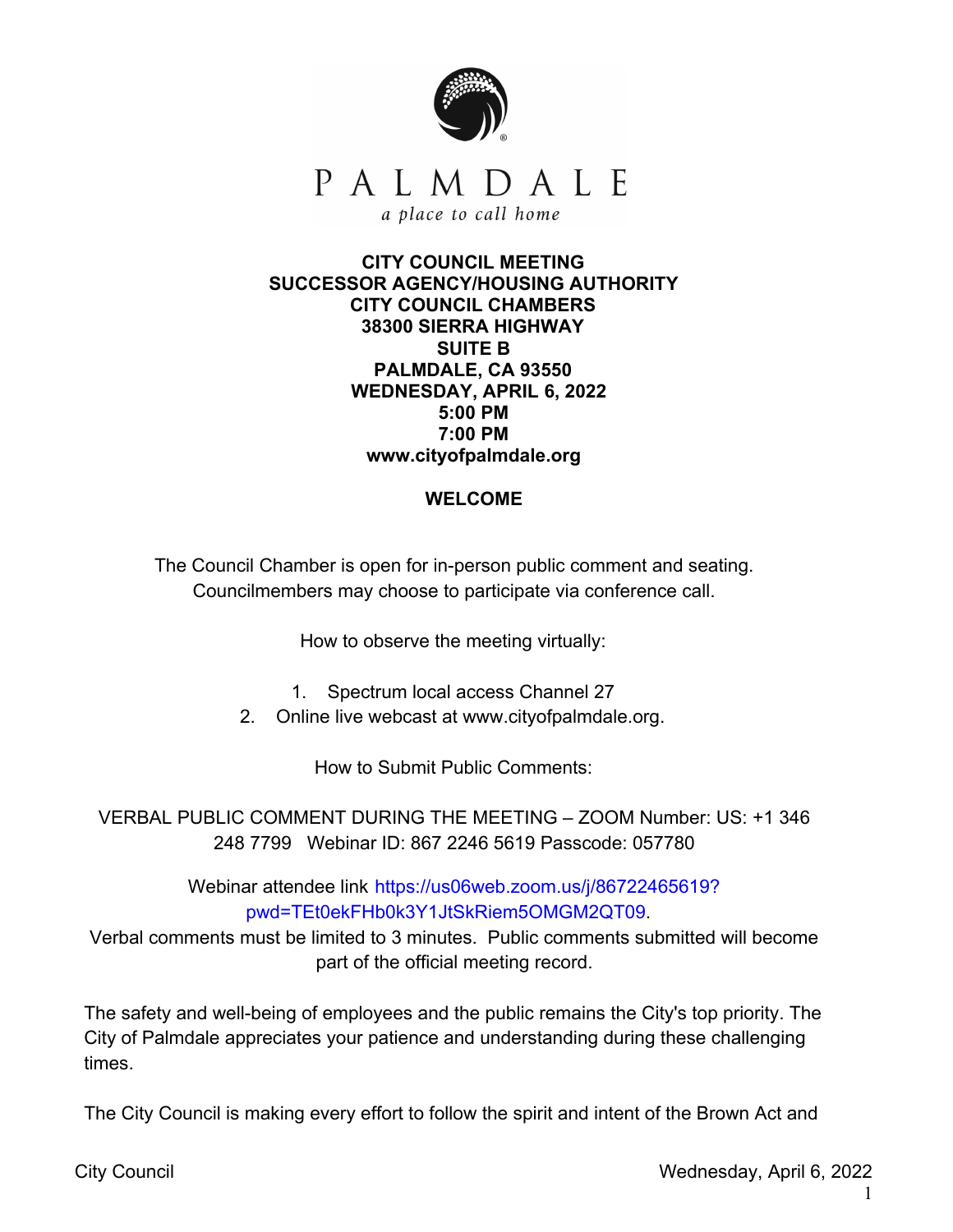other applicable laws regulating the conduct of public meetings in order to maximize transparency and public access.

In accordance with the Americans with Disabilities Act of 1990, if you require a disabilityrelated modification or accommodation to participate in this meeting, please contact the City Clerk's Office at (661) 267-5151 at least 72 hours prior to the meeting.

If you require oral Spanish translation, please contact the City Clerk's Office at (661) 267- 5151 at least 72 hours prior to the meeting.

Your courtesy is requested to help our meetings run smoothly. If you'll be kind enough to follow these simple rules, we can make the best possible use of your time and ours:

- Please refrain from public displays or outbursts, such as unsolicited applause, comments, cheering, foul language or obscenities.
- Any disruptive activities that substantially interfere with the ability of the City Council to carry out its meeting will not be permitted and offenders will be asked to leave the meeting.
- Please turn off/mute your cell phones and mobile devices.

# **5:00 P.M.**

# 1. **MAYOR TO CALL MEETINGS TO ORDER**

## 2. **ROLL CALL**

MAYOR HOFBAUER, MAYOR PRO TEM LOA, COUNCILMEMBERS CARRILLO, BISHOP, BETTENCOURT

## 3. **PUBLIC COMMENTS**

Now is the time for public participation for any person wishing to speak to the City Council on matters listed or not listed on the agenda, within the jurisdiction of the City Council. If you are attending the meeting by phone, please press \*9 to "raise your hand." If attending by personal computer, please click the "raise your hand" button. Press \*6 to un-mute yourself, state your name and begin speaking. PLEASE NOTE: A three-minute limit is imposed on each speaker.

# 4. **PRESENTATION BY CITY ATTORNEY**

## 4.1 CONFERENCE WITH LABOR NEGOTIATORS

City representatives: Steve Hofbauer, Mayor Unrepresented employee: Ronda Perez, Interim City Manager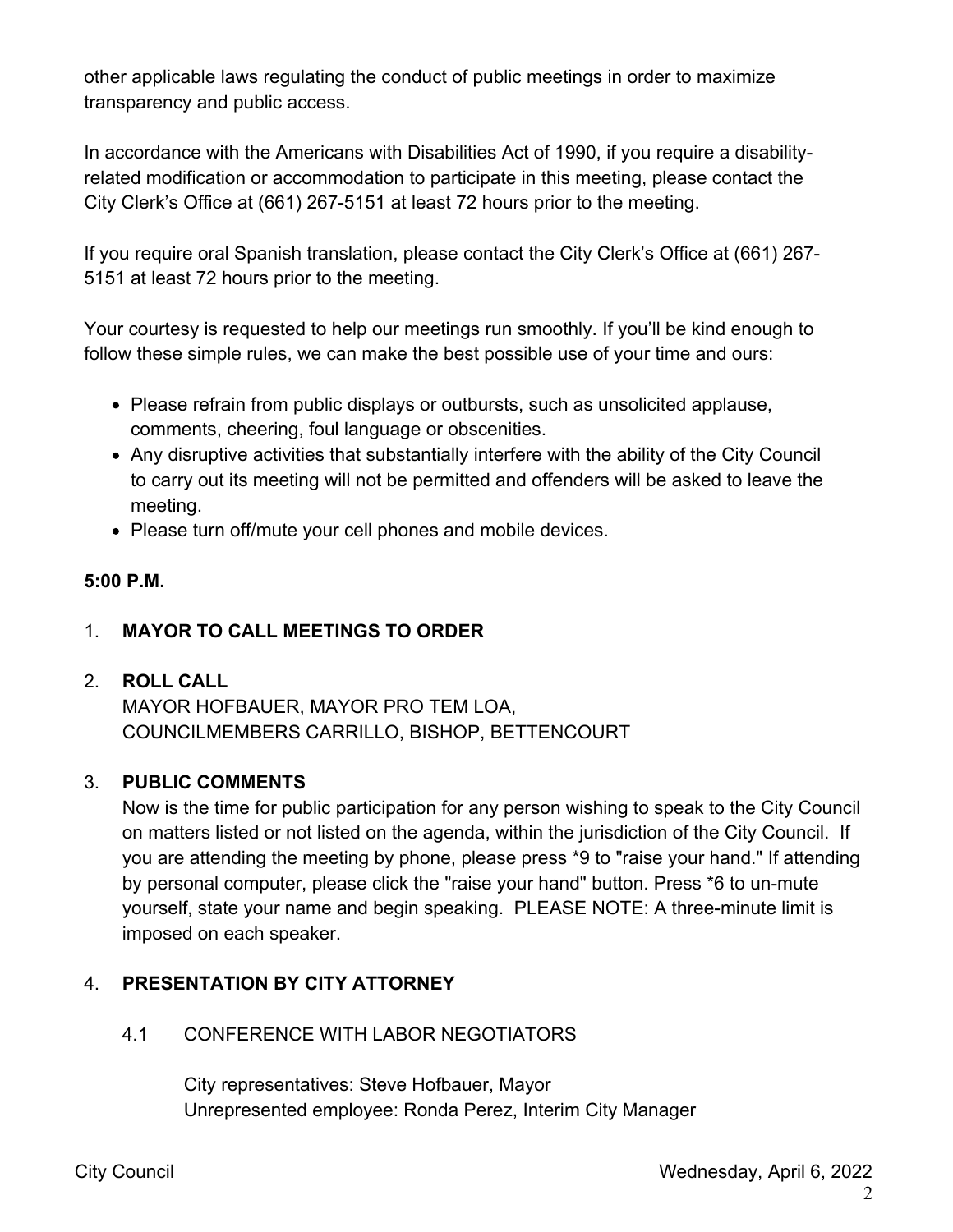This Closed Session is being held pursuant to the authority of California Government Code Section 54957.6.

## 4.2 CONFERENCE WITH LABOR NEGOTIATORS

City representatives: Steve Hofbauer, Mayor Unrepresented employee: Christopher Beck, City Attorney

This Closed Session is being held pursuant to the authority of California Government Code Section 54957.6.

4.3 CONFERENCE WITH LEGAL COUNSEL—ANTICIPATED LITIGATION The existing facts and circumstances that constitute a significant exposure to litigation are detailed in the following claim received by the City, which is available for public inspection pursuant to Government Code Section 54957.5:

Claimant: Patricia Nevarez City Claim No.: 2022-005 Date Filed: 1/27/22 Date of Loss: Various

4.4 CONFERENCE WITH LEGAL COUNSEL—ANTICIPATED LITIGATION The existing facts and circumstances that constitute a significant exposure to litigation are detailed in the following claim received by the City, which is available for public inspection pursuant to Government Code Section 54957.5:

| Claimant:                | Shanae Smith |
|--------------------------|--------------|
| City Claim No.: 2022-005 |              |
| Date Filed:              | 1/10/22      |
| Date of Loss:            | Various      |

4.5 CONFERENCE WITH LEGAL COUNSEL—ANTICIPATED LITIGATION The existing facts and circumstances that constitute a significant exposure to litigation are detailed in the following claim received by the City, which is available for public inspection pursuant to Government Code Section 54957.5:

| Claimant:                | Maithi Ricci |
|--------------------------|--------------|
| City Claim No.: 2021-047 |              |
| Date Filed:              | 09/27/21     |
| Date of Loss:            | 09/22/21     |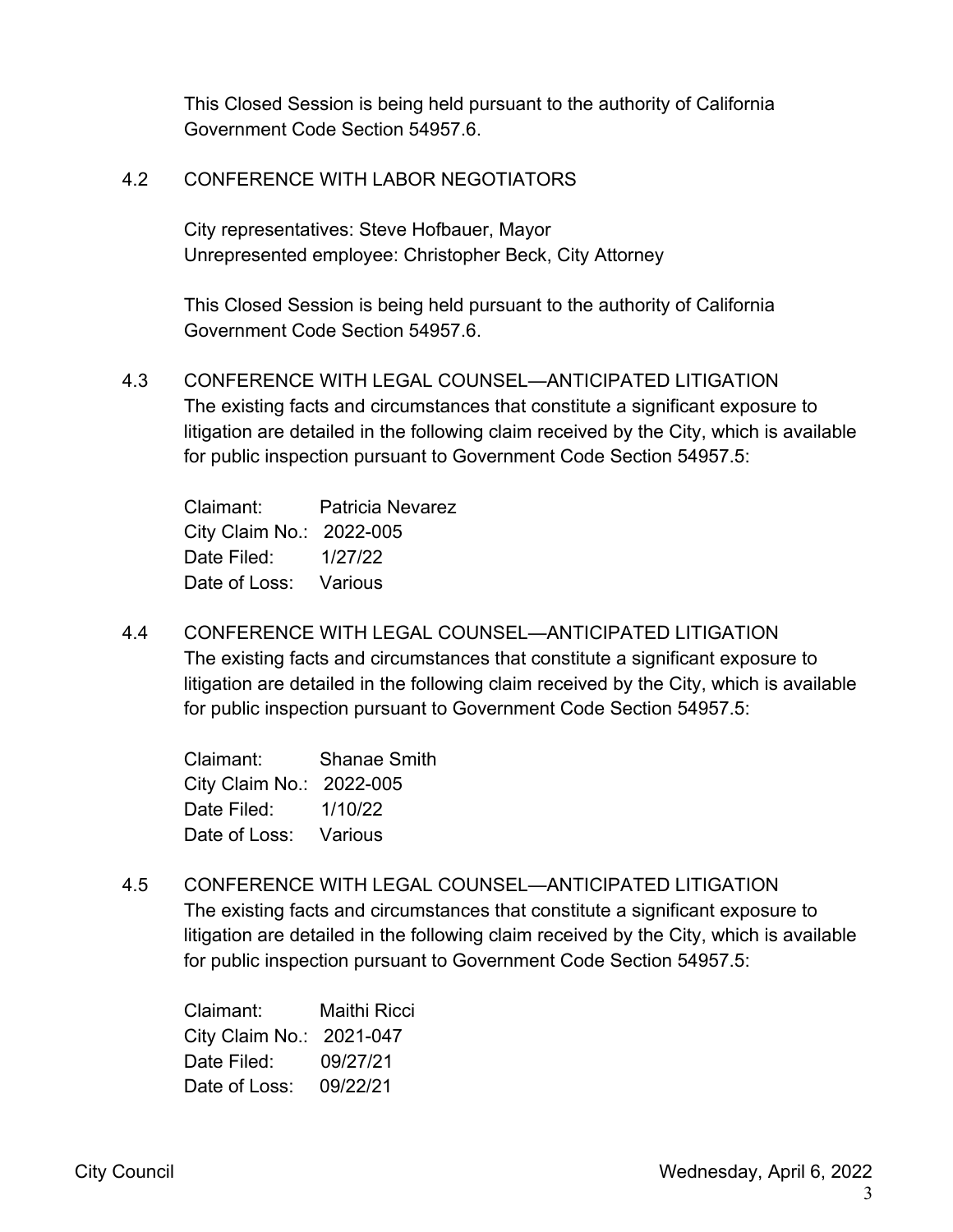4.6 CONFERENCE WITH LEGAL COUNSEL—ANTICIPATED LITIGATION The existing facts and circumstances that constitute a significant exposure to litigation are detailed in the following claim received by the City, which is available for public inspection pursuant to Government Code Section 54957.5:

Claimant: Michael Behen City Claim No.: 2022-008 Date Filed: 02/09/22 Date of Loss: Various

- 4.7 CONFERENCE WITH LEGAL COUNSEL ANTICIPATED LITIGATION Initiation of litigation pursuant to paragraph (4) of subdivision (d) of Section 54956.9 of the California Government Code. Number of Cases: One.
- 4.8 CONFERENCE WITH LEGAL COUNSEL—ANTICIPATED LITIGATION Significant exposure to litigation pursuant to paragraph (2) of subdivision (d) of Section 54956.9: One case.

A point has been reached where, in the opinion of the City on the advice of the City Attorney, based on existing facts and circumstances, there is a significant exposure to litigation against the City. The City believes that the facts and circumstances that might result in litigation against the City are not yet known to a potential plaintiff or plaintiffs.

# 5. **ANNOUNCEMENT BY CITY ATTORNEY**

# 6. **ADJOURN CLOSED SESSION MEETING**

# **7:00 P.M.**

# 7. **PLEDGE OF ALLEGIANCE AND MOMENT OF SILENCE IN HONOR OF OUR TROOPS**

# 8. **ROLL CALL**

MAYOR/CHAIR HOFBAUER, MAYOR PRO TEM/CHAIR/VICE CHAIR LOA, COUNCILMEMBERS/DIRECTORS/COMMISSIONERS CARRILLO, BISHOP, BETTENCOURT COMMISSIONERS FRAGA-SAENZ, DENNY

# 9. **PRESENTATIONS**

9.1 Presentation of a cute critter available for adoption at the Palmdale Animal Care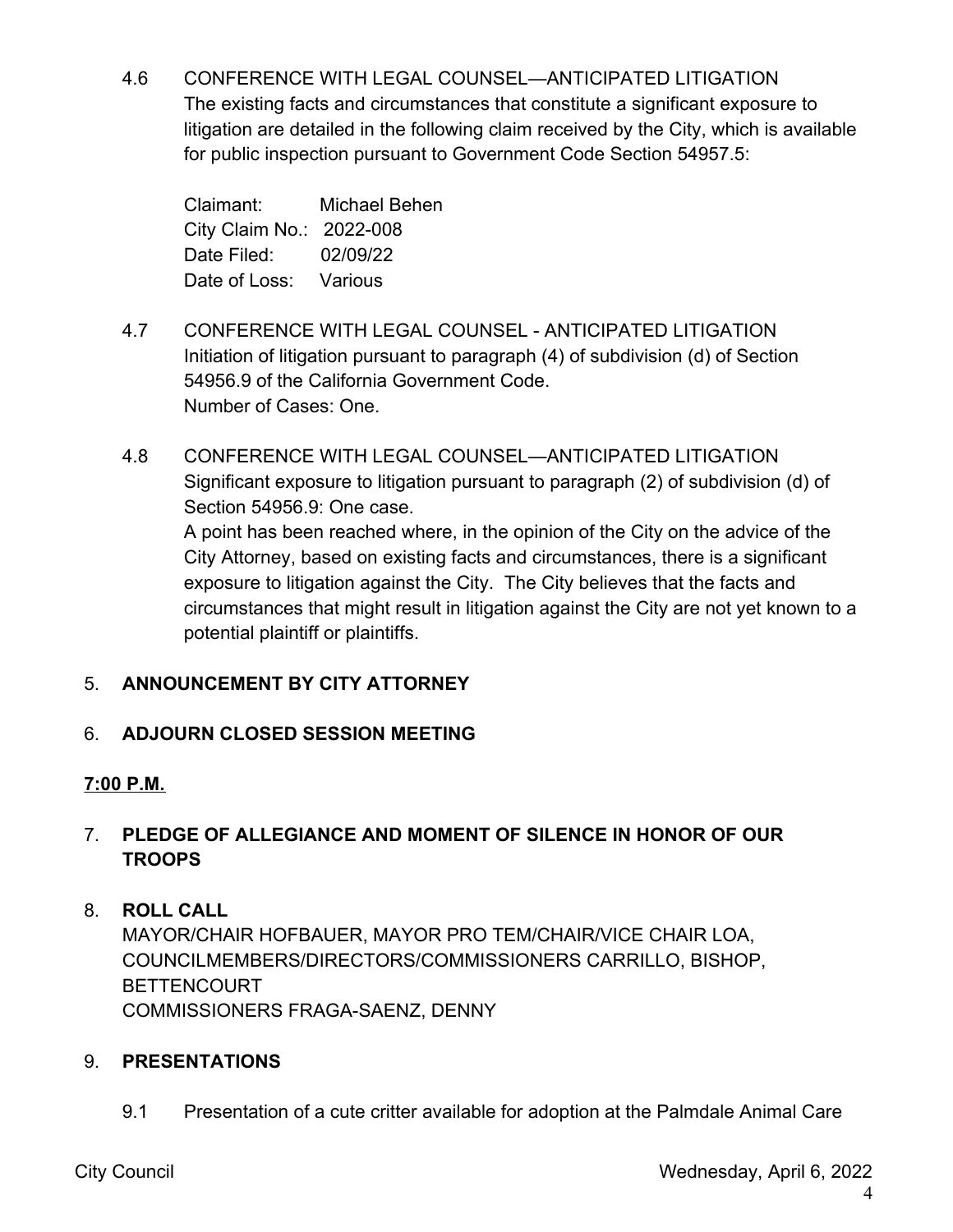Center.

- 9.2 Presentation of a Proclamation by Mayor and Council declaring April as Child Abuse Awareness and Prevention Month in the City of Palmdale.
- 9.3 Presentation of Certificates of Recognition by Mayor and Council to the Antelope Valley Futbol Club (AVFC) for winning the 2022 Cal South State Cup.
- 9.4 Presentation of a Proclamation by Mayor and Council declaring April 2022 as Fair Housing Month in the City of Palmdale.
- 9.5 Presentation by Mayor and Council to William Warford for 38 years of service to the Antelope Valley Press.

# 10. **WAIVER OF FULL READING OF RESOLUTION(S) and ORDINANCE(S)**

Staff Recommendation: Move to waive full reading of the Resolution (s) and/or Ordinance(s) to be considered and voted on at this meeting. (Voice Vote - Requires a majority to waive.)

## 11. **PUBLIC COMMENTS**

Now is the time for public participation for any person wishing to speak to the City Council/Housing Authority on matters listed or not listed on the agenda, within the jurisdiction of the City Council/Housing Authority. If you are attending the meeting by phone, please press \*9 to "raise your hand." If attending by personal computer, please click the "raise your hand" button. Press \*6 to un-mute yourself, state your name and begin speaking. PLEASE NOTE: A three-minute limit is imposed on each speaker.

## 12. **HOUSING AUTHORITY CONSENT CALENDAR**

All matters listed under the Housing Consent Calendar will be enacted by one motion unless an item(s) is pulled by the Housing Authority, in which case the item(s) will be removed from the Calendar and will be considered separately following this portion of the Agenda.

- 12.1 Approve the License Agreement between Music and Kids and Housing Authority of the City of Palmdale for the Management of the Gabriel's House Program. (Staff Reference: Director of Neighborhood Services Miller - Presented by Housing Manager Reyes)
	- 3a HA SR- Music and Kids A-7714 [v2.docx](https://legistarweb-production.s3.amazonaws.com/uploads/attachment/pdf/1292826/3a_HA_SR-_Music_and_Kids_A-7714_v2.pdf) 3b Gabriel's House License [Agreement](https://legistarweb-production.s3.amazonaws.com/uploads/attachment/pdf/1283270/3b_Gabriel_s_House_License_Agreement_3.4.22.pdf) 3.4.22.pdf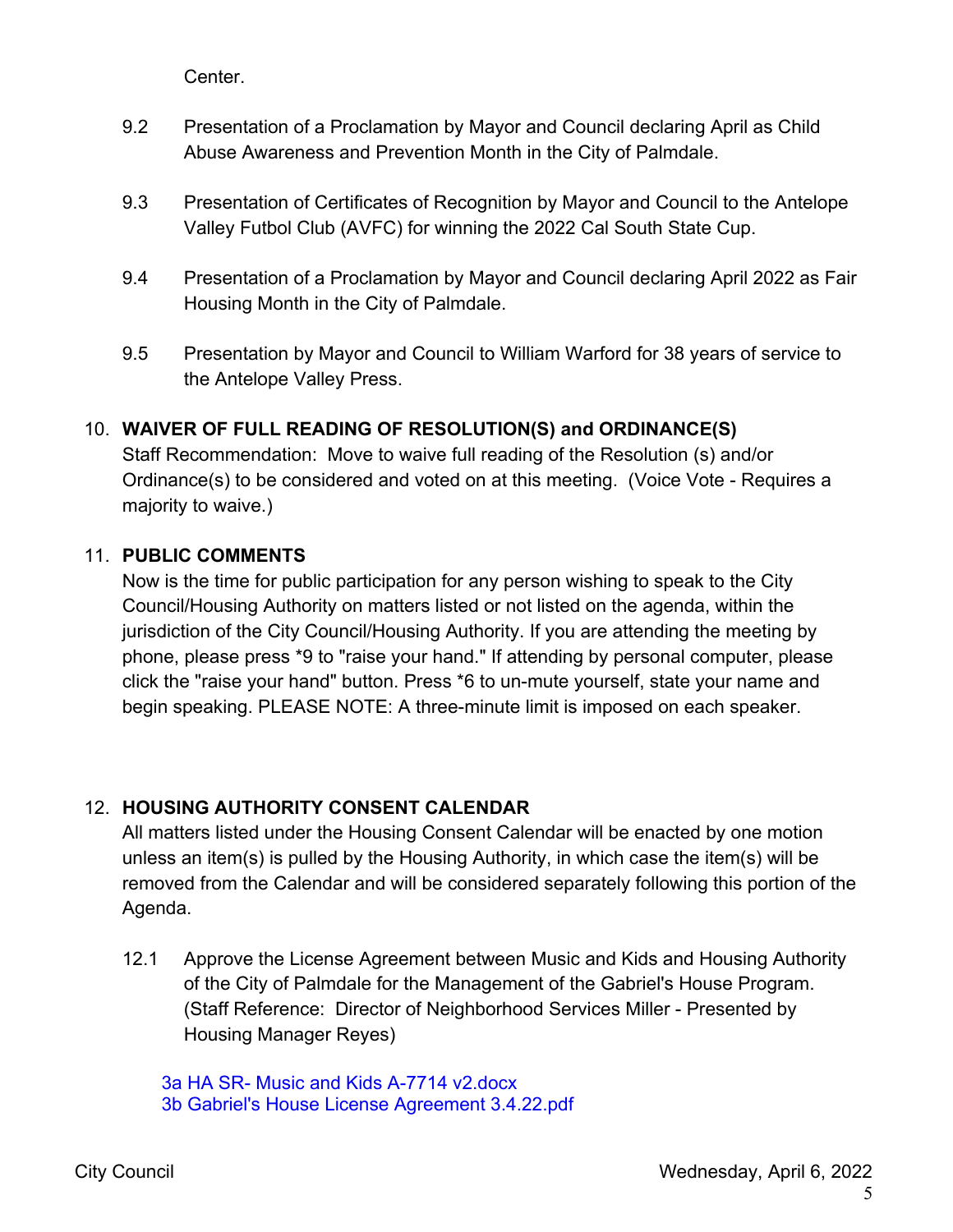12.2 Approve the minutes from previous meetings. (Staff Reference: Authority Secretary Smith) HA MINS 11 3 [2021.pdf](https://legistarweb-production.s3.amazonaws.com/uploads/attachment/pdf/1300554/HA_MINS_11_3_2021.pdf) HA MINS 11 17 [2021.pdf](https://legistarweb-production.s3.amazonaws.com/uploads/attachment/pdf/1300555/HA_MINS_11_17_2021.pdf) HA MINS 12 01 [2021.pdf](https://legistarweb-production.s3.amazonaws.com/uploads/attachment/pdf/1300556/HA_MINS_12_01_2021.pdf)

## 13. **ADJOURN HOUSING AUTHORITY**

### 14. **CONSENT CALENDAR**

All matters listed under the Consent Calendar will be enacted by one motion unless an item(s) is pulled by Council, in which case the item(s) will be removed from the Calendar and will be considered separately following this portion of the Agenda.

- 14.1 Receive and file the monthly investment activity reports for February 2022. (Staff Reference: Finance Manager Kang) [Staff\\_Report\\_-\\_Investment\\_Report\\_February\\_2022.docx](https://legistarweb-production.s3.amazonaws.com/uploads/attachment/pdf/1295167/Staff_Report_-_Investment_Report_February_2022.pdf) 08 February 2022 Investment Report City & [Successor.pdf](https://legistarweb-production.s3.amazonaws.com/uploads/attachment/pdf/1295168/08_February_2022_Investment_Report_City___Successor.pdf)
- 14.2 Approve Second Amendment to professional services Agreement with Robert Half International, Inc. for an additional amount of \$75,000 not to exceed amount of \$125,000 for the term through June 30,2023 and approve the additional budget appropriation for \$75,000 in the General Fund. (Staff Reference: Finance Manager Kang)

01. Staff Report - Agreement A-7092 Robert Half.docx [DocuSign\\_Robert\\_Half\\_International\\_In.pdf](https://legistarweb-production.s3.amazonaws.com/uploads/attachment/pdf/1296491/DocuSign_Robert_Half_International_In.pdf)

14.3 Approve the Measure AV Reserve Policy. (Staff Reference: Finance Manager Kang)

01. Staff Report - Measure AV Reserve Policy.docx Measure AV Reserve [Policy.docx](https://legistarweb-production.s3.amazonaws.com/uploads/attachment/pdf/1290430/Measure_AV_Reserve_Policy.pdf)

14.4 Adopt Resolution No. CC 2022-044, A Resolution of the City Council of the City of Palmdale Requesting a New Full-Time Position and Amending the City's Classification and Pay Plan for General Positions. (Staff Reference: Human Resources Manager Nevarez)

[Staff\\_Report\\_Resolution\\_CC\\_2022.044](https://legistarweb-production.s3.amazonaws.com/uploads/attachment/pdf/1310911/Staff_Report_Resolution_CC_2022.044__Deputy_Director_Finance_4.6.22.pdf) Deputy Director Finance 4.6.22.docx [Resolution](https://legistarweb-production.s3.amazonaws.com/uploads/attachment/pdf/1307134/Resolution_CC_2022.044_Deputy_Dir_Finance___4.6.22.pdf) CC 2022.044 Deputy Dir Finance 4.6.22.doc Exhibit 1 CC 2022.044 4.6.22 [CLASSIFICATION](https://legistarweb-production.s3.amazonaws.com/uploads/attachment/pdf/1307135/Exhibit_1_CC_2022.044_4.6.22_CLASSIFICATION_AND_PAY_PLAN_General_Positions.pdf) AND PAY PLAN General Positions.doc

14.5 Approve Agreement No. A-7865 with Innovative Concert Lighting, Inc. to provide lighting production and equipment services for the Palmdale Amphitheater, in an amount not to exceed \$117,000 for a three year term with two one-year options. (Staff Reference: Director of Parks and Recreation Smith)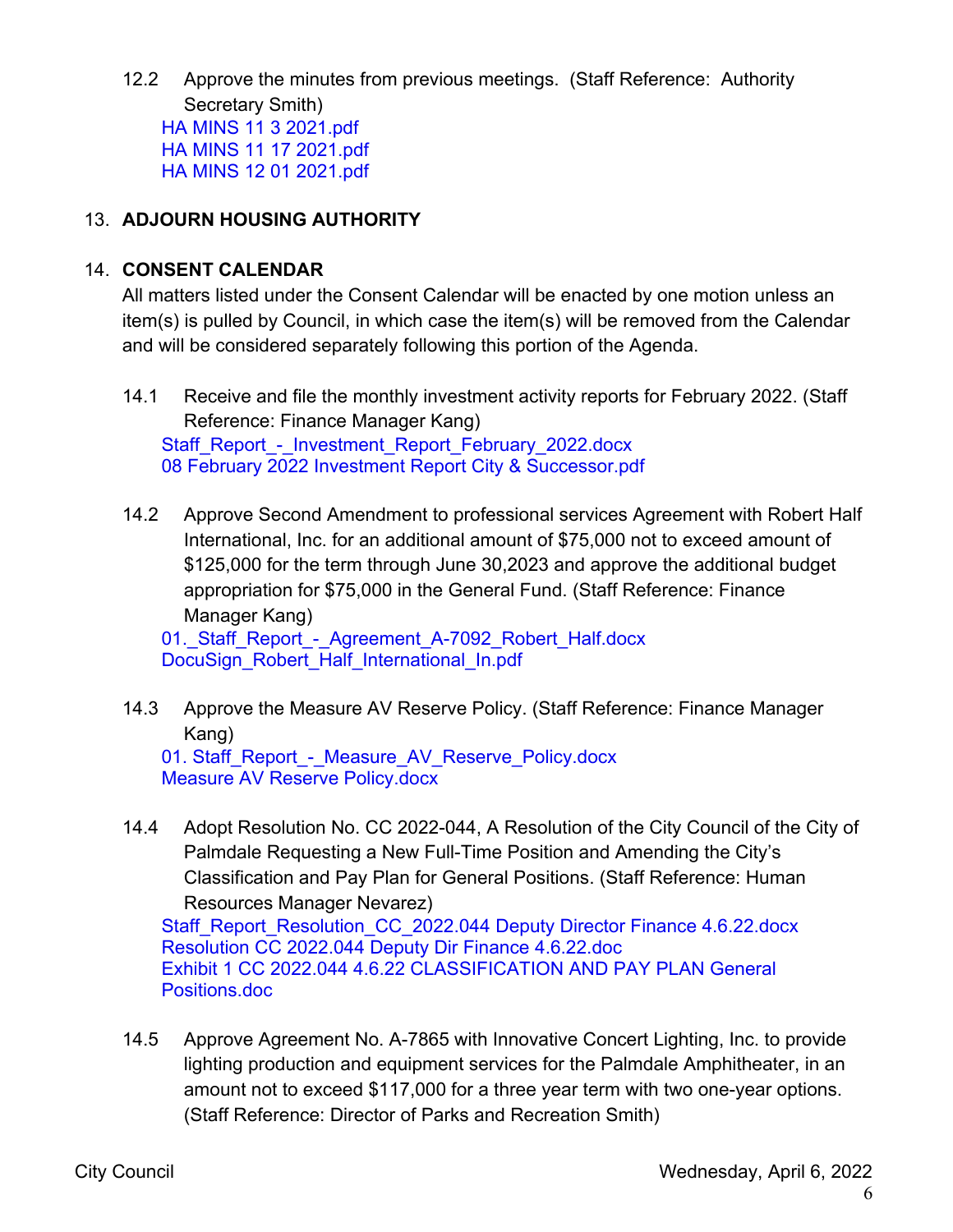[Staff\\_Report-RFP\\_Innovative\\_Concert\\_Lighting\\_FINAL\\_04062022.docx](https://legistarweb-production.s3.amazonaws.com/uploads/attachment/pdf/1291000/Staff_Report-RFP_Innovative_Concert_Lighting_FINAL_04062022.pdf) [AGREEMENT](https://legistarweb-production.s3.amazonaws.com/uploads/attachment/pdf/1287980/AGREEMENT_A-7865_Innovative_Concert_Lighting.pdf) A-7865 Innovative Concert Lighting.pdf

- 14.6 Approve Agreement No. A-7866 with Pacific West Sound, Inc. to provide sound production and event equipment services for the Palmdale Amphitheater, in an amount not to exceed \$242,000 for a three year term with two one-year options. (Staff Reference: Director of Parks and Recreation Smith). Staff Report-RFP Pacific West Sound FINAL [04062022.docx](https://legistarweb-production.s3.amazonaws.com/uploads/attachment/pdf/1289978/Staff_Report-RFP_Pacific_West_Sound_FINAL_04062022.pdf) [AGREEMENT](https://legistarweb-production.s3.amazonaws.com/uploads/attachment/pdf/1288650/AGREEMENT_A-7866_Pacific_West_Sound.pdf) A-7866 Pacific West Sound.pdf
- 14.7 Approve Third Amendment to the Agreement with Interwest Consulting Group for an amount, not to exceed \$100,000. (Staff Reference: Director of Economic and Community Development Garibay) [Staff\\_Report\\_for\\_Interwest\\_\\_April\\_6\\_\\_2022](https://legistarweb-production.s3.amazonaws.com/uploads/attachment/pdf/1291441/Staff_Report_for_Interwest__April_6__2022__1_.pdf) (1).docx Amendment to Agreement - Interwest Consulting Group (A-6355) Amendment #3 -[4-6-2022.pdf](https://legistarweb-production.s3.amazonaws.com/uploads/attachment/pdf/1287718/Amendment_to_Agreement_-_Interwest_Consulting_Group__A-6355__Amendment___3_-_4-6-2022.pdf)
- 14.8 Approve 4th Amendment to the Agreement with Bureau Veritas North America for an additional amount not to exceed amount of \$120,000. (Staff Reference: Director of Economic and Community Development Garibay) [Staff\\_Report\\_for\\_Bureau\\_Veritas\\_April\\_6\\_\\_2022](https://legistarweb-production.s3.amazonaws.com/uploads/attachment/pdf/1291421/Staff_Report_for_Bureau_Veritas_April_6__2022__1_.pdf) (1).docx Amendment to Agreement - Bureau Veritas North America (A-6354) Amendment #4 - [4-6-2022.pdf](https://legistarweb-production.s3.amazonaws.com/uploads/attachment/pdf/1287716/Amendment_to_Agreement_-_Bureau_Veritas_North_America__A-6354__Amendment__4_-_4-6-2022.pdf)
- 14.9 Approve the agreement with Karma Rescue, Inc. to administer a low or no cost spay and neuter program for Palmdale residents. (Staff Reference: Director of Neighborhood Services Miller- Presented by Public Safety Supervisor German) [Staff\\_Report\\_Spay.\\_Neuter\\_A-7837](https://legistarweb-production.s3.amazonaws.com/uploads/attachment/pdf/1305896/Staff_Report_Spay._Neuter_A-7837__2_.pdf) (2).docx Sole Source [Justification](https://legistarweb-production.s3.amazonaws.com/uploads/attachment/pdf/1301989/Sole_Source_Justification_approved_by_K.K..pdf) approved by K.K..pdf City of Palmdale - Agreement No. A-7837 Contract for Services Between the City of Palmdale and Karma Rescue Inc. - [DRAFT.pdf](https://legistarweb-production.s3.amazonaws.com/uploads/attachment/pdf/1308909/City_of_Palmdale_-_Agreement_No._A-7837_Contract_for_Services_Between_the_City_of_Palmdale_and_Karma_Rescue_Inc._-_DRAFT.pdf)
- 14.10 Notice of Completion Accept Public Improvements for Carmax located at northeast corner of 5th Street West and Technology Drive. (Staff Reference: Director of Public Works Heffernan) [SR-04062022](https://legistarweb-production.s3.amazonaws.com/uploads/attachment/pdf/1287335/SR-04062022_15-26.pdf) 15-26.docx EXHIBIT A [15-26.docx](https://legistarweb-production.s3.amazonaws.com/uploads/attachment/pdf/1287336/EXHIBIT_A_15-26.pdf) [EXHIBIT](https://legistarweb-production.s3.amazonaws.com/uploads/attachment/pdf/1287337/EXHIBIT_B.pdf) B.docx Signed [NOC.pdf](https://legistarweb-production.s3.amazonaws.com/uploads/attachment/pdf/1287338/Signed_NOC.pdf)
- 14.11 Award Construction Contract with Alfaro Communications Construction, Inc. for PN 670, Palmdale Blvd. and 15th St. East Intersection Improvement Project, in the amount of \$648,250.60, for a term of 100 calendar days. (Staff Reference: Director of Public Works Heffernan - Presented by Deputy Director Works Glidden)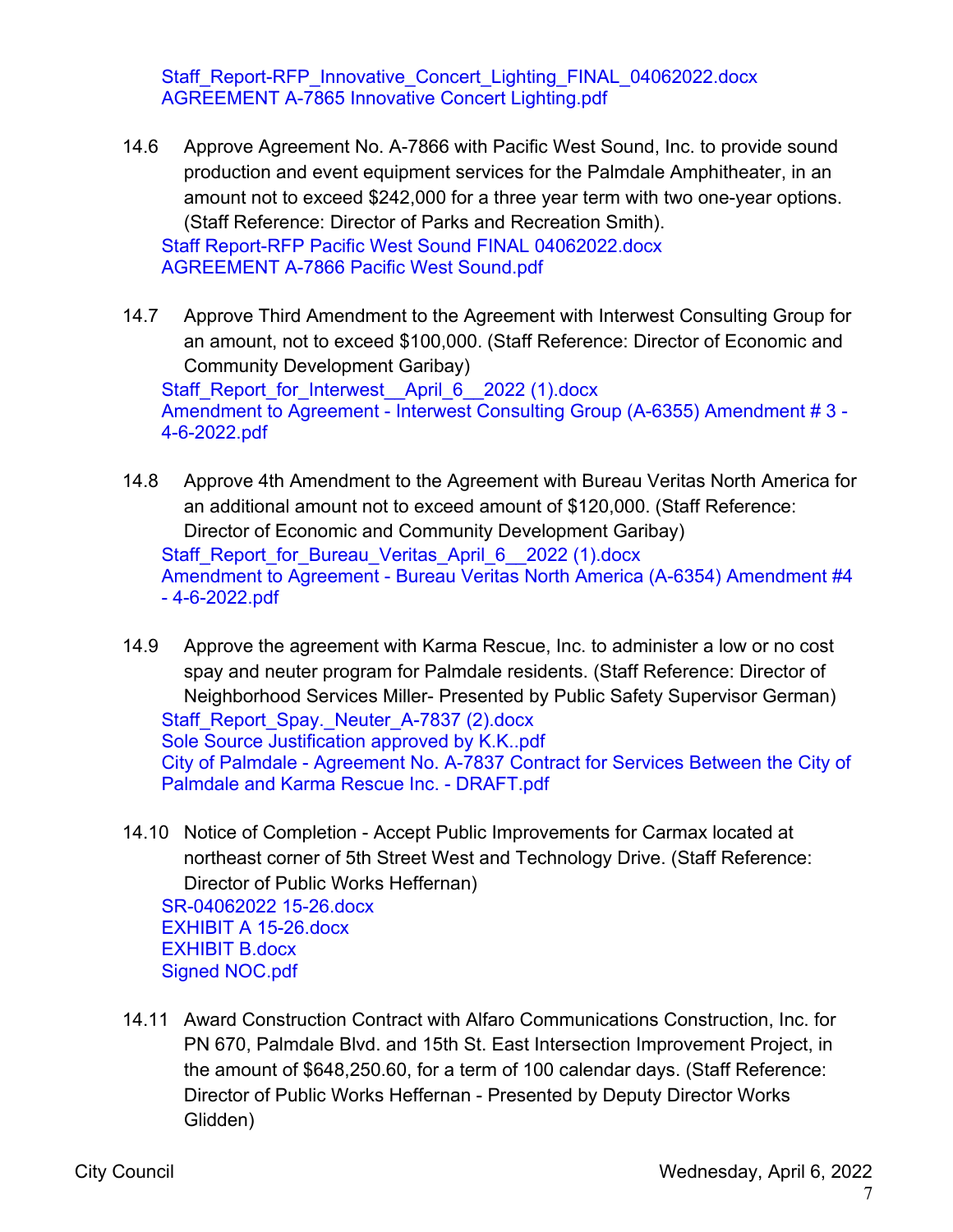### Staff Report PN 670 - Palmdale Blvd & 15th St East Intersection [Improvements.docx](https://legistarweb-production.s3.amazonaws.com/uploads/attachment/pdf/1300543/Staff_Report_PN_670_-_Palmdale_Blvd___15th_St_East_Intersection_Improvements.pdf)

- 14.12 Notice of Completion Accept Completed Project with America Landscape Inc. for PN 758, Avenue S LMD Landscape Enhancement. (Staff Reference: Director of Public Works Heffernan - Presented by Deputy Director of Public Works Glidden) Stf Rpt NOC PN [758.docx](https://legistarweb-production.s3.amazonaws.com/uploads/attachment/pdf/1287372/Stf_Rpt_NOC_PN_758.pdf) Signed [NOC.pdf](https://legistarweb-production.s3.amazonaws.com/uploads/attachment/pdf/1287373/Signed_NOC.pdf)
- 14.13 Award Construction Agreement with ACCO Engineered Systems for PN 759, Palmdale Playhouse HVAC Replacement Phase 2, in the amount of \$369,007.49, for a term of 7 months from the date of notice to proceed. (Staff Reference: Director of Public Works Heffernan - Presented by Deputy Director of Public Works Glidden)

[Staff\\_Report\\_-\\_Award\\_Construction\\_PN\\_759\\_Phase\\_2](https://legistarweb-production.s3.amazonaws.com/uploads/attachment/pdf/1288550/Staff_Report_-_Award_Construction_PN_759_Phase_2__2_.pdf) (2).docx

- 14.14 Approve Amendment No. 3 for PN 795, Sam Yellen Park, Phase II, with KTUA in the amount of \$182,665. (Staff Reference: Director of Public Works Heffernan - Presented by Deputy Director of Public Works Glidden) PN 795 - [Design\\_Amendment.docx](https://legistarweb-production.s3.amazonaws.com/uploads/attachment/pdf/1305844/PN_795_-_Design_Amendment.pdf) [Amendment\\_3\\_to\\_Agreement\\_No.\\_A-6824.pdf](https://legistarweb-production.s3.amazonaws.com/uploads/attachment/pdf/1310964/Amendment_3_to_Agreement_No._A-6824.pdf)
- 14.15 Award Construction Agreement with New Art Construction, Inc., for PN 837, IT Server Room Uninterruptable Power Supply, located at 38300 Sierra Highway, in the amount of \$208,000 for a term of 18 weeks. (Staff Reference: Director of Public Works Heffernan - Presented by Deputy Director of Public Works Glidden) Award\_IT Server Room [UPS\\_Construction.docx](https://legistarweb-production.s3.amazonaws.com/uploads/attachment/pdf/1300608/Award_IT_Server_Room_UPS_Construction.pdf)
- 14.16 Adopt Resolution No. CC 2022-028, a Resolution of the City Council of the City of Palmdale, approving Joint Resolution of the Board of Supervisors of the County of Los Angeles, the Board of Directors of the Antelope Valley Cemetery District, the Board of Trustees of the Antelope Valley Mosquito and Vector Control District, the Board of Directors of County Sanitation District No. 14 of Los Angeles County, the Board of Directors of Antelope Valley Resource Conservation District, the City Council of the City of Palmdale, and the Board of Directors of the Antelope Valley-East Kern Water Agency approving and accepting the negotiated exchange of property tax revenues resulting from annexation of property designated as Annexation 40-153 (34-44), local agency Formation Commission Designation 2021-02, to the Los Angeles County Waterworks District No. 40, Antelope Valley. (Staff Reference: Director of Public Works Heffernan)

040622, Reso CC 2022-028 [Staff\\_Report.docx](https://legistarweb-production.s3.amazonaws.com/uploads/attachment/pdf/1287911/040622__Reso_CC_2022-028_Staff_Report.pdf) 040622, Reso CC 2022-028, [Waterworks](https://legistarweb-production.s3.amazonaws.com/uploads/attachment/pdf/1287912/040622__Reso_CC_2022-028__Waterworks_40-153__34-44_.pdf) 40-153 (34-44).doc [Waterworks](https://legistarweb-production.s3.amazonaws.com/uploads/attachment/pdf/1287913/Waterworks_Tax_Sharing__Annexation_40-153__34-44_.pdf) Tax Sharing, Annexation 40-153 (34-44).pdf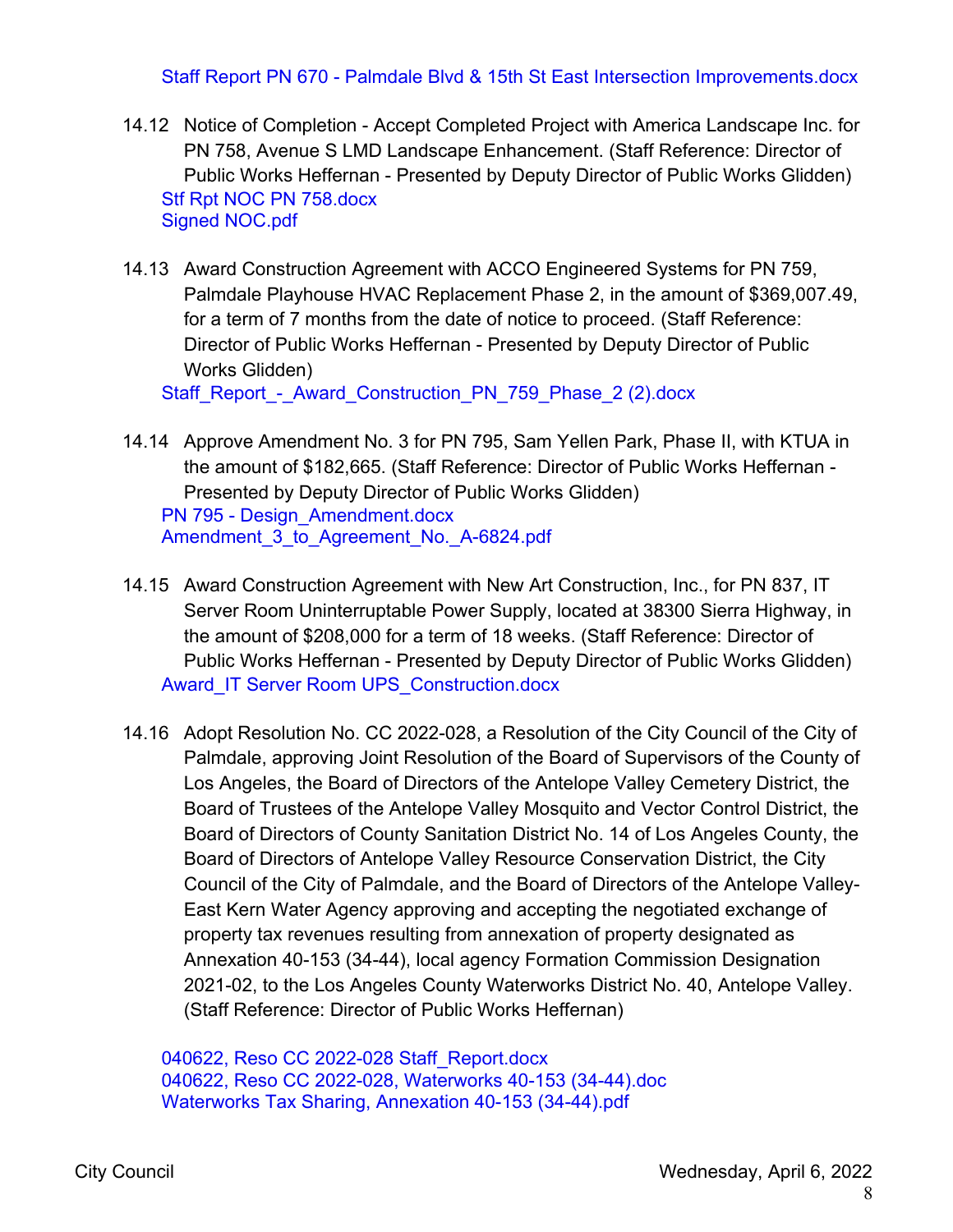14.17 Adopt Resolution No. CC 2022-023, a Resolution of the City Council of the City of Palmdale approving the application for Local Streets and Roads Funds authorized under Article 8 of the Transportation Development Act. (Staff Reference: Director of Public Works Heffernan - Presented by Deputy Director of Public Works Glidden)

Staff [Report-Resolution](https://legistarweb-production.s3.amazonaws.com/uploads/attachment/pdf/1288746/Staff_Report-Resolution_4.6.22.pdf) 4.6.22.docx TDA 8 reso FY [2022.pdf](https://legistarweb-production.s3.amazonaws.com/uploads/attachment/pdf/1288747/TDA_8_reso_FY_2022.pdf)

- 14.18 Approve Final Tract Map No. 60431-01 (located at the southwest corner of Avenue M-8 and 70th Street West). (Staff Reference: Director of Public Works Heffernan) TR 60431-01 Approval - Staff [Report.docx](https://legistarweb-production.s3.amazonaws.com/uploads/attachment/pdf/1288415/TR_60431-01_Approval_-_Staff_Report.pdf) TR [60431-01](https://legistarweb-production.s3.amazonaws.com/uploads/attachment/pdf/1287904/TR_60431-01_Final.pdf) Final.pdf
- 14.19 Approve the minutes from the previous meetings. (Staff Reference: City Clerk/Agency Secretary Smith)

CC - February 16, 2022 CC/SA - March 2, 2022 CC - March 7, 2022

02 16 2022 [Minutes](https://legistarweb-production.s3.amazonaws.com/uploads/attachment/pdf/1311088/02_16_2022_Minutes_CC.pdf) CC.pdf 03 02 2022 Minutes [CC-SA.pdf](https://legistarweb-production.s3.amazonaws.com/uploads/attachment/pdf/1311158/03_02_2022_Minutes_CC-SA.pdf) 03 07 2022 [Minutes](https://legistarweb-production.s3.amazonaws.com/uploads/attachment/pdf/1311034/03_07_2022_Minutes_CC.pdf) CC.pdf

## 15. **PUBLIC HEARING**

15.1 Public Hearing and review of proposed Resolution No. CC 2022-031 for adoption. (Staff Reference: Director of Economic and Community Development Luis Garibay - Presented by Eric Norris)

A RESOLUTION OF THE CITY COUNCIL OF THE CITY OF PALMDALE DENYING APPEAL 22-001 AND UPHOLDING THE PLANNING COMMISSION'S APPROVAL OF CONDITIONAL USE PERMIT 22-001 FOR THE IMPLEMENTATION OF PLANNED DEVELOPMENT DOCUMENT 21-001 AND VESTING TENTATIVE TRACT MAPS 51604, 51605, 51606, 51607, 52093, and 52116 CC SR [4-6-22.docx](https://legistarweb-production.s3.amazonaws.com/uploads/attachment/pdf/1297610/CC_SR_4-6-22.pdf) Reso No. CC [2022-031.docx](https://legistarweb-production.s3.amazonaws.com/uploads/attachment/pdf/1294393/Reso_No._CC_2022-031.pdf) Appeal [Letter.pdf](https://legistarweb-production.s3.amazonaws.com/uploads/attachment/pdf/1294396/Appeal_Letter.pdf) DKS Appeal Response Letter [031822.pdf](https://legistarweb-production.s3.amazonaws.com/uploads/attachment/pdf/1297607/DKS_Appeal_Response_Letter_031822.pdf) TB Ritter Ranch Appeal Response [\(2022-03-18\).pdf](https://legistarweb-production.s3.amazonaws.com/uploads/attachment/pdf/1297608/TB_Ritter_Ranch_Appeal_Response__2022-03-18_.pdf) 8D - 1st [Part.pdf](https://legistarweb-production.s3.amazonaws.com/uploads/attachment/pdf/1294402/8D_-_1st_Part.pdf) 8D - 2nd [Part.pdf](https://legistarweb-production.s3.amazonaws.com/uploads/attachment/pdf/1294403/8D_-_2nd_Part.pdf)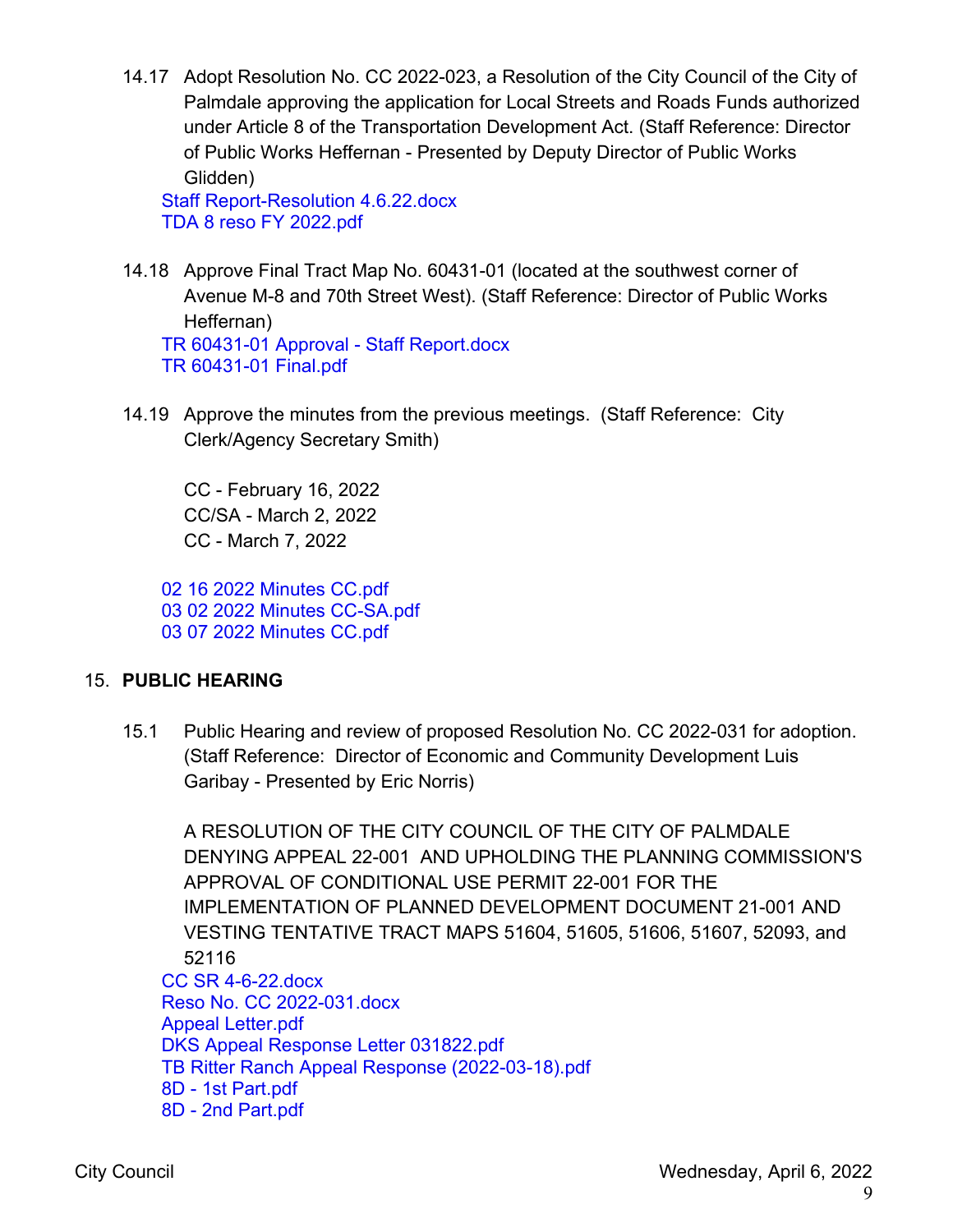#### Memo to PC for Item [8D.pdf](https://legistarweb-production.s3.amazonaws.com/uploads/attachment/pdf/1294415/Memo_to_PC_for_Item_8D.pdf)

15.2 Adopt Resolution No. CC 2022-029, a Resolution of the City Council of the City of Palmdale approving Interim Agreement associated with Ritter Ranch Master Planned Community and Community Facilities District No. 93-1 (Ritter Ranch) and actions referenced to therein. (Staff Reference: Director of Public Works Heffernan)

040622, Reso CC 2022-029 Staff Report.docx 031622, Ritter Ranch Interim Agreement [A-7796.docx](https://legistarweb-production.s3.amazonaws.com/uploads/attachment/pdf/1276000/031622__Ritter_Ranch_Interim_Agreement_A-7796.pdf) Reso CC 2022-029, Ritter Ranch Interim [Agreement.doc](https://legistarweb-production.s3.amazonaws.com/uploads/attachment/pdf/1287261/Reso_CC_2022-029__Ritter_Ranch_Interim_Agreement.pdf)

15.3 Public Hearing and Review of Proposed Ordinance No. 1579 for adoption. (Staff Reference: Interim City Manager Perez)

ORDINANCE NO. 1579, AN ORDINANCE OF THE CITY COUNCIL OF THE CITY OF PALMDALE , CALIFORNIA, TO ENSURE PALMDALE'S ELECTIONS COMPLY WITH THE CALIFORNIA VOTING RIGHTS ACT; AMENDING SECTIONS 2.080.10, 2.08.020, 2.08.030, 2.08.060, 4.10.010, 4.10.020, 4.11.010 and 4.11.020 OF THE PALMDALE MUNICIPAL CODE, ADDING SECTION 4.10.030 TO THE PALMDALE MUNICIPAL CODE, REPEALING SUBDIVISIONS (B) AND (C)(2) OF SECTION 2.08.025 OF THE PALMDALE MUNICIPAL CODE, ESTABLISHING DISTRICT-BASED ELECTIONS, DEFINING DISTRICT BOUNDARIES, AND SCHEDULING DISTRICT ELECTIONS

Staff Recommendation: Adopt Ordinance No. 1579 4.6.2022 Public Hearing And Adoption Of Ordinance 1579 Transitioning To Five Council Districts And A\_Rotating\_Mayor.docx ORD 1579.docx Five [District](https://legistarweb-production.s3.amazonaws.com/uploads/attachment/pdf/1310810/Five_District_Map_2.pdf) Map 2.pdf

### 16. **NEW BUSINESS**

16.1 Approve the First Amendment to Employment Agreement Between the City of Palmdale and Interim City Manager, Ronda Perez. (Staff Reference: Human Resources Manager Nevarez) SR 1st Amend Perez Emp Agt [040622.docx](https://legistarweb-production.s3.amazonaws.com/uploads/attachment/pdf/1307376/SR_1st_Amend_Perez_Emp_Agt_040622.pdf) First [Amendment.RondaPerez.3.15.22](https://legistarweb-production.s3.amazonaws.com/uploads/attachment/pdf/1310054/First_Amendment.RondaPerez.3.15.22__002_.pdf) (002).docx

### 16.2

Approve the first amendment to employment agreement No. A-7065 between the City of Palmdale and Christopher Beck, City Attorney (Staff Reference: Human Resources Manager Nevarez)